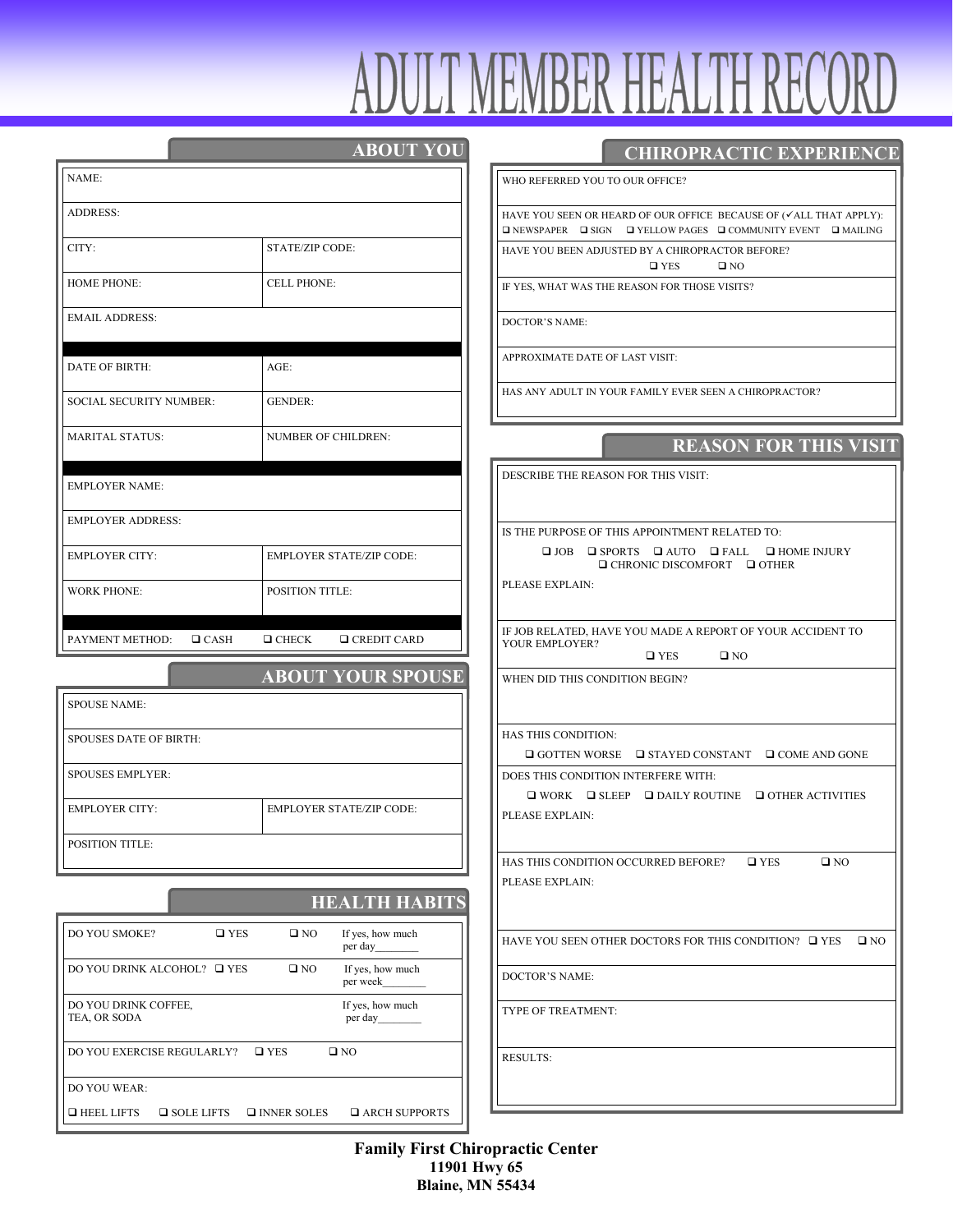

**INSTRUCTIONS:** *Please check each of the diseases or conditions that you now have or have had in the past. W hile they may seem unrelated to the purpose of the appointment, they can affect the overall diagnosis, care plan and the possibility of being accepted for care.*

|        | □ SEVERE OR FREQUENT<br><b>HEADACHES</b>  | THYROID PROBLEMS<br>$\Box$                      | $\Box$ PAIN IN ARMS/<br>LEGS/HANDS    | <b>Q</b> NUMBNESS      | <b>FOR WOMEN ONLY:</b>                                                                                                       |
|--------|-------------------------------------------|-------------------------------------------------|---------------------------------------|------------------------|------------------------------------------------------------------------------------------------------------------------------|
|        | <b>HEART SURGERY/</b><br><b>PACEMAKER</b> | SINUS PROBLEMS<br>$\Box$                        | <b>D</b> LOW BLOOD<br><b>PRESSURE</b> | $\Box$ ALLERGIES       | $\square$ NO<br>ARE YOU PREGNANT?<br>$\square$ YES                                                                           |
|        | LOWER BACK PROBLEMS                       | <b>O</b> HEPATITIS                              | <b>RHEUMATIC FEVER</b><br>▫           | □ DIABETES             | IF YES, WHEN IS YOUR DUE DATE?                                                                                               |
|        | <b>DIGESTIVE PROBLEMS</b>                 | <b>DIFFICULTY</b><br>$\Box$<br><b>BREATHING</b> | <b>Q</b> ULCERS/COLITIS               | $\Box$ SURGERIES:      | $\square$ YES<br>$\square$ NO<br>ARE YOU NURSING?                                                                            |
|        | <b>D</b> PAIN BETWEEN<br><b>SHOULDERS</b> | KIDNEY PROBLEMS<br>$\Box$                       | □ TUBERCULOSIS                        | □ ASTHMA               | ARE YOU TAKING BIRTH CONTROL?<br>$\Box$ YES $\Box$ NO                                                                        |
| $\Box$ | CONGENITAL HEART<br><b>DEFECT</b>         | HIGH BLOOD<br>$\Box$<br><b>PRESSURE</b>         | <b>D</b> ARTHRITIS                    | <b>D</b> LOSS OF SLEEP | DO YOU:<br>$\square$ YES<br>$\Box$ NO<br><b>EXPERIENCE PAINFUL PERIODS?</b>                                                  |
|        | <b>EXECUENT NECK PAIN</b>                 | $\Box$ CHEMOTHERAPY                             | <b>Q</b> SHINGLES                     | <b>DIZZINESS</b>       | $\square$ YES<br>$\square$ NO<br><b>HAVE IRREGULAR CYCLES?</b><br>$\Box$ NO<br><b>HAVE BREAST IMPLANTS?</b><br>$\square$ YES |
|        |                                           |                                                 |                                       |                        |                                                                                                                              |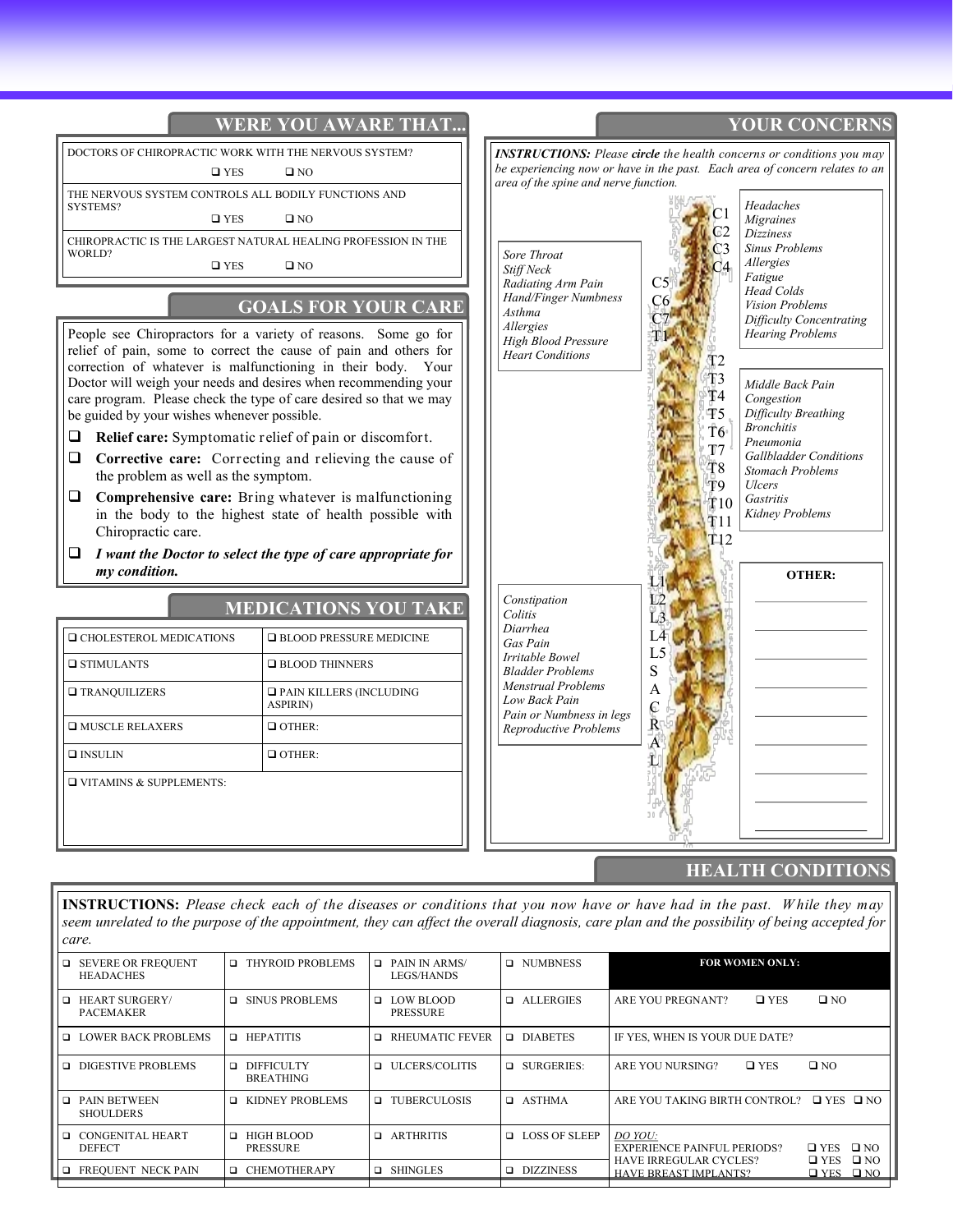## **AUTHORIZATION FOR CARE**

*I hereby authorize the Doctor to work with my condition through the use of adjustments to my spine, as he or she deems appropriate. I clearly understand and agree that all services rendered me are charged directly to me and that I am personally responsible for payment. I agree that I am responsible for all bills incurred at this office. The Doctor will not be held responsible for any preexisting medically diagnosed conditions nor for any medical diagnosis. I also understand that if I suspend or terminate my care, any fees for professional services rendered me will become immediately due and payable.* 

*I hereby authorize assignment of my insurance rights and benefits (if applicable) directly to the provider for services rendered. I understand and agree that health and accident insurance policies are an arrangement between an insurance carrier and myself. I understand that the Doctor's Office will prepare any necessary reports and forms to assist me in collecting from the insurance company and that any amount authorized to be paid directly to the Doctor's Office will be credited to my account on receipt.* 

*Ownership of X-ray Films: It is understood and agreed that the payments to the Doctor for X-rays is for examination of X-rays only. The X-ray negative will remain the property of the office. They are kept on file where they may be seen at any time while I am a patient at this office.*

| <b>SIGNATURE:</b>                                     |                  |               | DATE:               |                       |                 |                         |
|-------------------------------------------------------|------------------|---------------|---------------------|-----------------------|-----------------|-------------------------|
|                                                       |                  |               |                     |                       |                 |                         |
| <b>GUARDIAN OR SPOUSE AUTHORIZING CARE SIGNATURE:</b> |                  |               | DATE:               |                       |                 |                         |
|                                                       |                  |               |                     |                       |                 |                         |
| WHO SHOULD RECEIVE BILLS FOR PAYMENT ON YOUR ACCOUNT? |                  |               |                     |                       |                 |                         |
| $\Box$ PATIENT                                        | $\square$ SPOUSE | $\Box$ PARENT | $\Box$ WORKERS COMP | $\Box$ AUTO INSURANCE | $\Box$ MEDICARE | $\Box$ HEALTH INSURANCE |

#### **TERMS OF ACCEPTANCE**

When a patient seeks chiropractic care and we accept such a patient for care, it is essential for both to be working towards the same objective. Chiropractic has only one goal. It is only when the patient understands both the objective and the method that they will be able to attain it. This will prevent any confusion or disappointment.

An adjustment is the specific application of forces to facilitate the body's correction of vertebral subluxation. Our chiropractic method of correction is by specific adjustments to the spine.

Health is a state of optimal physical, mental and social well being, not merely the absence of disease.

Vertebral Subluxation is a misalignment of one or more of the joints of the body. This can cause pain or alteration of nerve function and interference of the transmission of nerve impulses, lessening the body's innate ability to maintain maximum health.

We do not offer to diagnose or treat any disease or condition other than vertebral subluxation. However, if during the course of a chiropractic spinal evaluation, we encounter non-chiropractic or unusual findings, we will advise you. If you desire advice, diagnosis or treatment for those findings, we will recommend that you seek the services of a health care provider who specializes in that area. Regardless of what the disease is called, we do not offer to treat it. Nor do we offer advice regarding treatment prescribed by others. OUR ONLY PRACTICE OBJECTIVE is to eliminate a major interference to the expression of the body's innate wisdom. Our only method is specific adjusting to correct vertebral subluxation.

*I have read and fully understand the above statement. Any questions regarding the doctor's objectives pertaining to my care in this office have been answered to my complete satisfaction. I therefore accept chiropractic care on this basis.*

| <b>SIGNATURE:</b>         | DATE: |
|---------------------------|-------|
|                           |       |
| <b>WITNESS SIGNATURE:</b> | DATE: |
|                           |       |